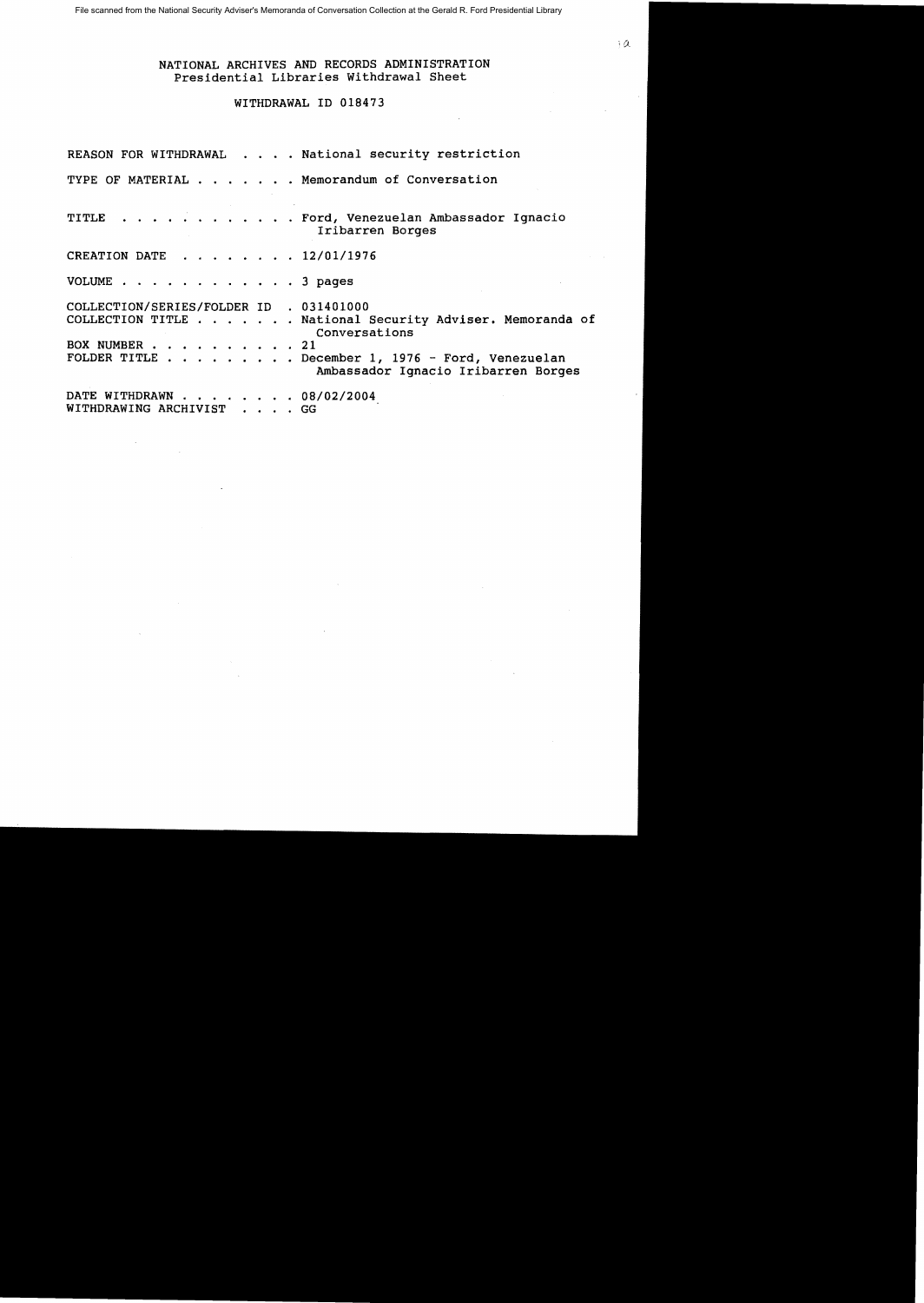### WITHDRAWAL ID 018474

REASON FOR WITHDRAWAL . . . . National security restriction TYPE OF MATERIAL . . . . . . Briefing Paper TITLE . . . . . . . . . . Meeting with Venezuelan Ambassador Dr. Ignacio Iribarren Borges CREATION DATE *· 12/01/1976*  VOLUME . . . . . . . . . . . . 5 pages COLLECTION/SERIES/FOLDER 1D . 031401000 COLLECTION TITLE . . . . . . National Security Adviser. Memoranda of Conversations BOX NUMBER . . . . . . . . . 21 FOLDER TITLE . . . . . . . . December 1, 1976 - Ford, Venezuelan Ambassador Ignacio Iribarren Borges DATE WITHDRAWN . . . . . *· 08/02/2004*  WITHDRAWING ARCHIVIST . . . . GG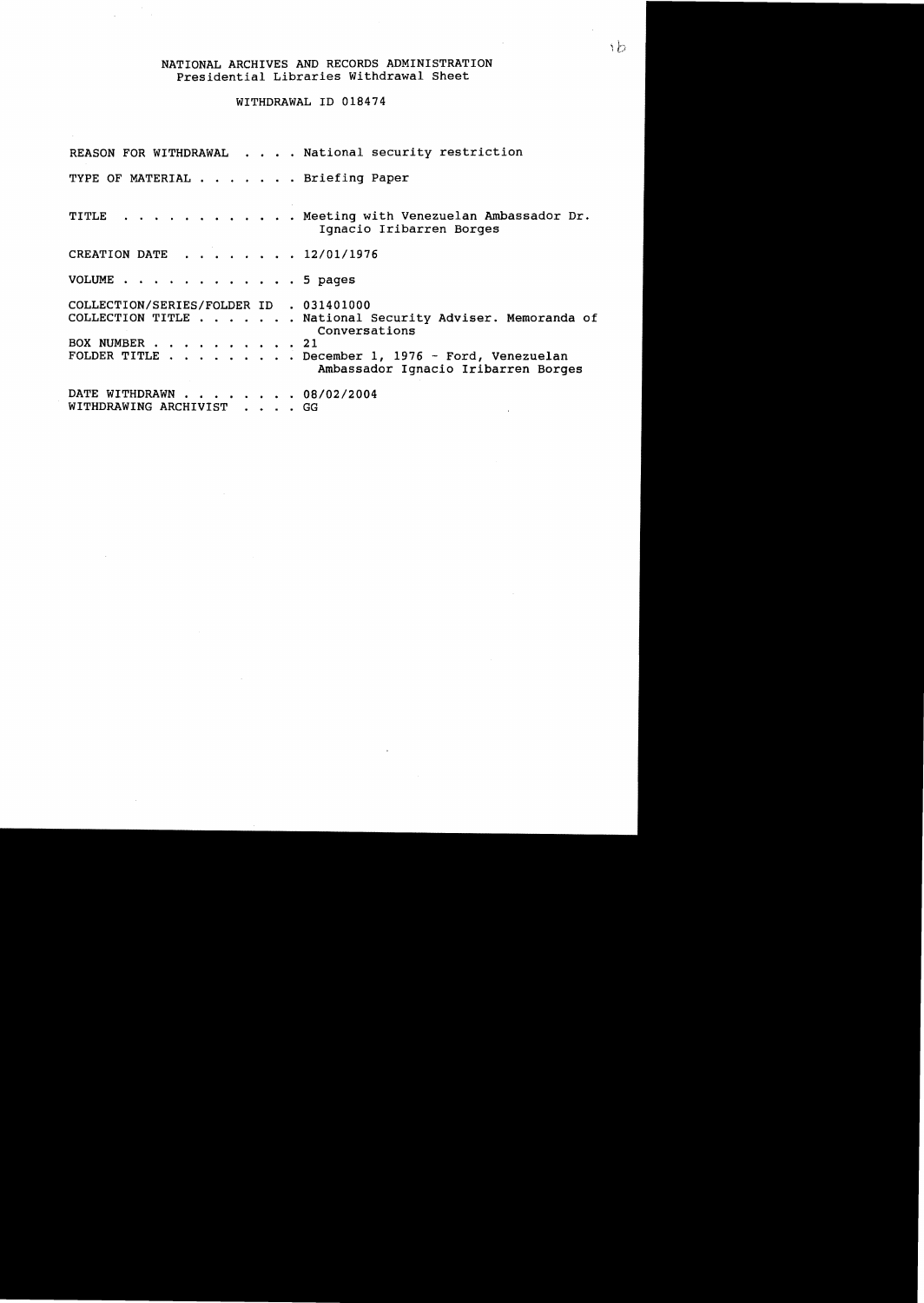$\begin{pmatrix} 1 & 1 \\ 0 & 1 \end{pmatrix}$ 

 $\mathbb{C}$ 

 $\sqrt{2}$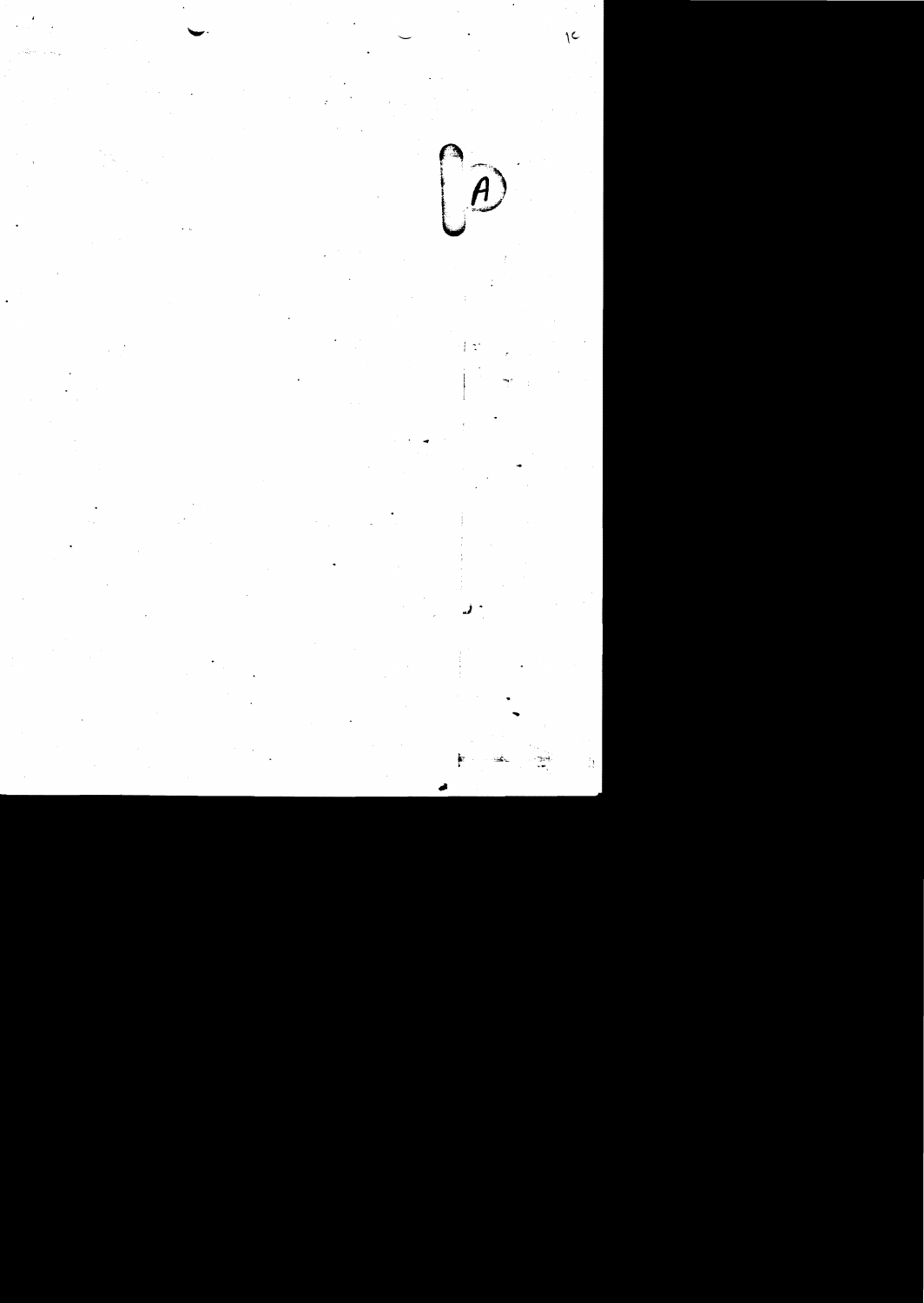#### WITHDRAWAL ID 018475

REASON FOR WITHDRAWAL . . . . National security restriction TYPE OF MATERIAL . . . . . . Telegram CREATOR'S NAME . . . . . . . AMEMBASSY CARACAS RECEIVER'S NAME . . . . . . SECSTATE WASHDC TITLE . . . . . . . . . . . Petroleum Prices: Letter to President Ford from President Perez CREATION DATE  $\ldots$ , . . . . 11/22/1976 VOLUME . . . . . . . . . . . 7 pages COLLECTION/SERIES/FOLDER ID . 031401000 COLLECTION TITLE . . . . . . National Security Adviser. Memoranda of Conversations BOX NUMBER . . . . . . . . . 21 FOLDER TITLE  $\ldots$ ,  $\ldots$ ,  $\ldots$  December 1, 1976 - Ford, Venezuelan Ambassador Ignacio Iribarren Borges DATE WITHDRAWN . . . . . . . 08/02/2004 WITHDRAWING ARCHIVIST . . . . GG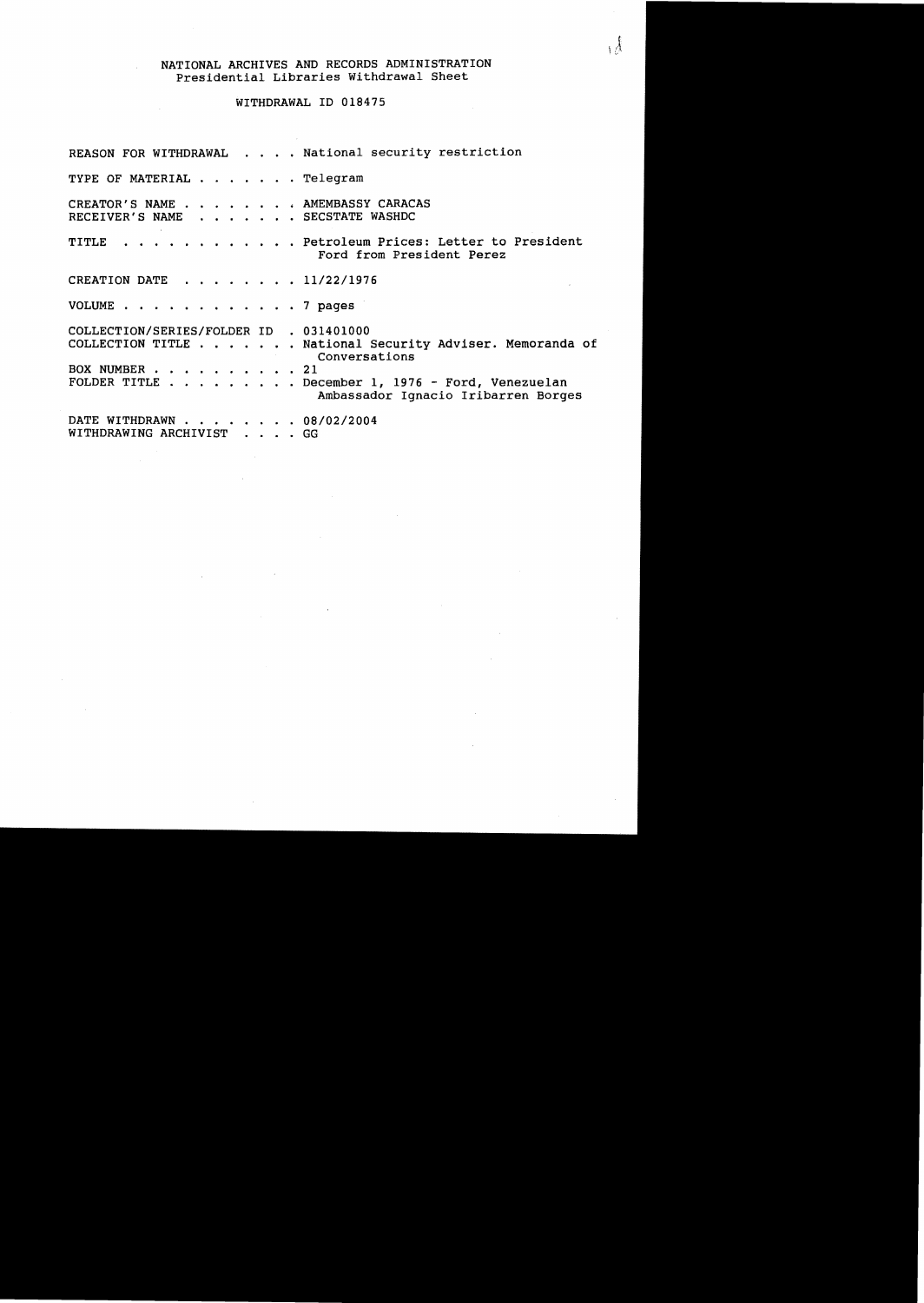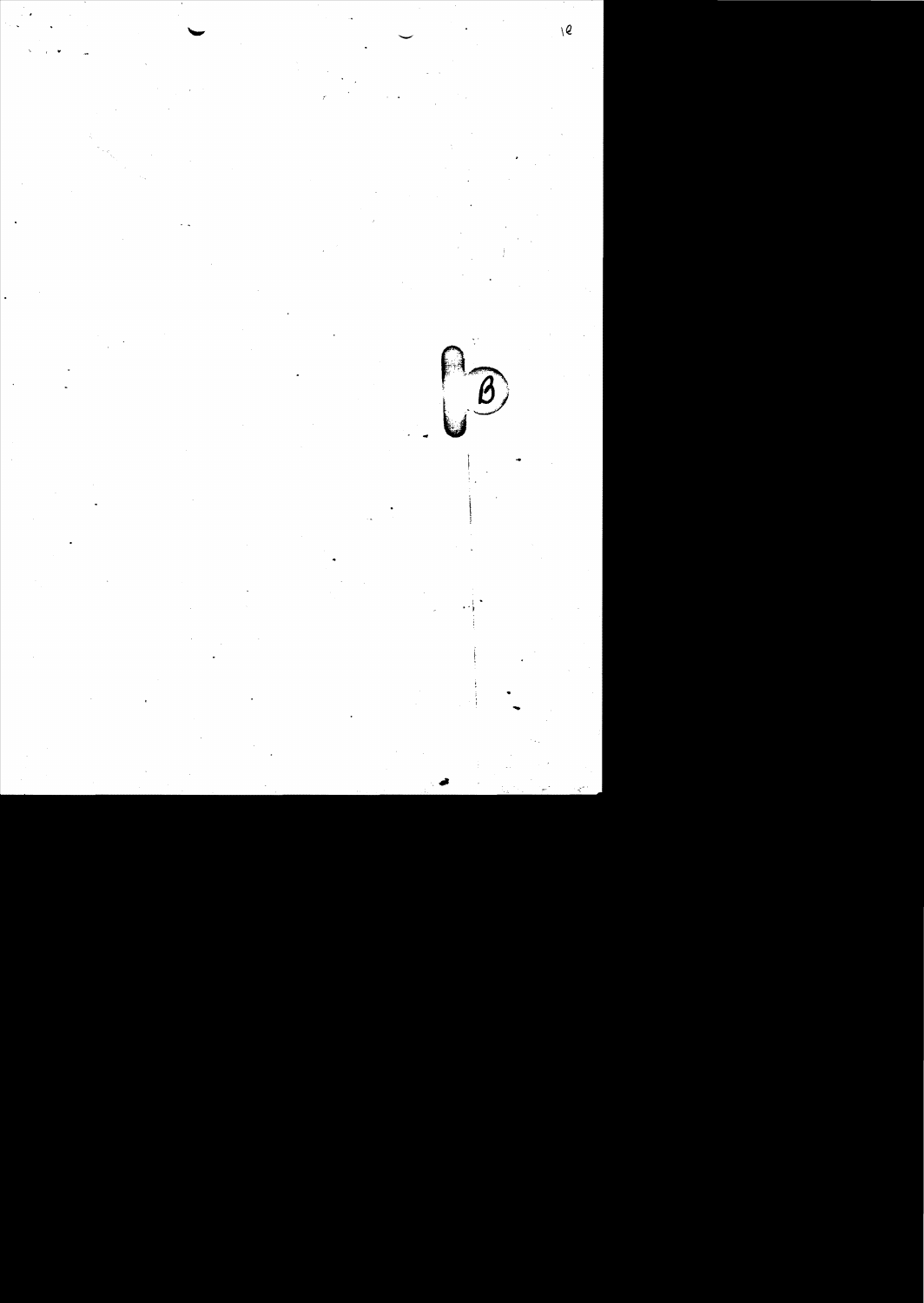### WITHDRAWAL ID 018476

REASON FOR WITHDRAWAL . . . . National security restriction

TYPE OF MATERIAL . . . . . . Biography

CREATION DATE  $\cdot \cdot \cdot \cdot \cdot 12/1976$ 

VOLUME . . . . . . . . . . . . 1 page

COLLECTION/SERIES/FOLDER ID . 031401000 COLLECTION TITLE ....•.• National Security Adviser. Memoranda of Conversations BOX NUMBER . . . . 21 FOLDER TITLE . . . . . . . . December 1, 1976 - Ford, Venezuelan Ambassador Ignacio Iribarren Borges DATE WITHDRAWN . . . . . . . 08/02/2004

WITHDRAWING ARCHIVIST . . . . GG

 $\mathcal{N}$